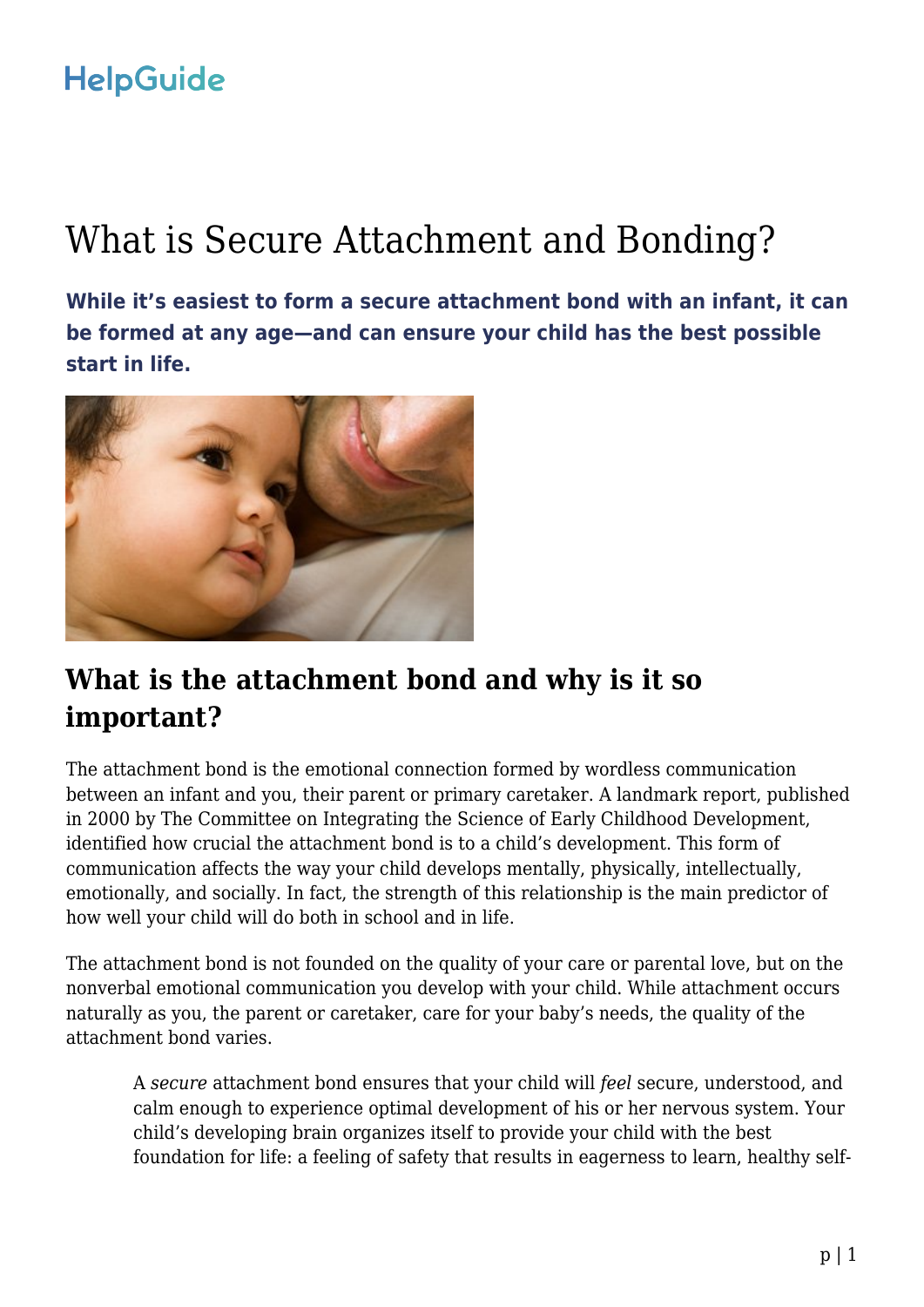awareness, trust, and empathy.

An *insecure* attachment bond fails to meet your child's need for security, understanding, and calm, preventing the child's developing brain from organizing itself in the best ways. This can inhibit emotional, mental, and even physical development, leading to difficulties in learning and [forming relationships in later](https://www.helpguide.org/articles/relationships-communication/attachment-and-adult-relationships.htm) [life](https://www.helpguide.org/articles/relationships-communication/attachment-and-adult-relationships.htm).

### **How secure attachment is created**

[Developing a secure attachment bond](https://www.helpguide.org/articles/parenting-family/building-a-secure-attachment-bond-with-your-baby.htm) between you and your child, and giving your child the best start in life, does not require you to be a perfect parent. In fact, the 2000 study found that the critical aspect of the child–primary caretaker relationship is NOT based on quality of care, educational input, or even the bond of love that develops between parent and infant. Rather, it is based on the quality of the nonverbal communication that takes place between you and your child.

While it's easiest to form a secure attachment bond when your child is still an infant—and reliant upon nonverbal means of communicating—you can begin to make your child feel understood and secure at any age. Children's brains continue maturing well into adulthood (until their mid-20s). Moreover, because the brain continues to change throughout life, it's never too late to start engaging in a nonverbal emotional exchange with your child. In fact, developing your **nonverbal** communication skills can help improve and deepen your relationships with other people of any age.

## **The attachment bond differs from the bond of love**

As a parent or primary caretaker for your infant, you can follow all the traditional parenting guidelines, provide doting, around-the-clock care for your baby, and yet still not achieve a secure attachment bond. You can tend to your child's every physical need, provide the most comfortable home, the highest quality nourishment, the best education, and all the material goods a child could wish for. You can hold, cuddle, and adore your child without creating the kind of attachment that fosters the best development for your child. How is this possible? Importantly, creating a secure attachment bond differs from creating a bond of love.

Children need something more than love and caregiving in order for their brains and nervous systems to develop in the best way possible. Children need to be able to engage in a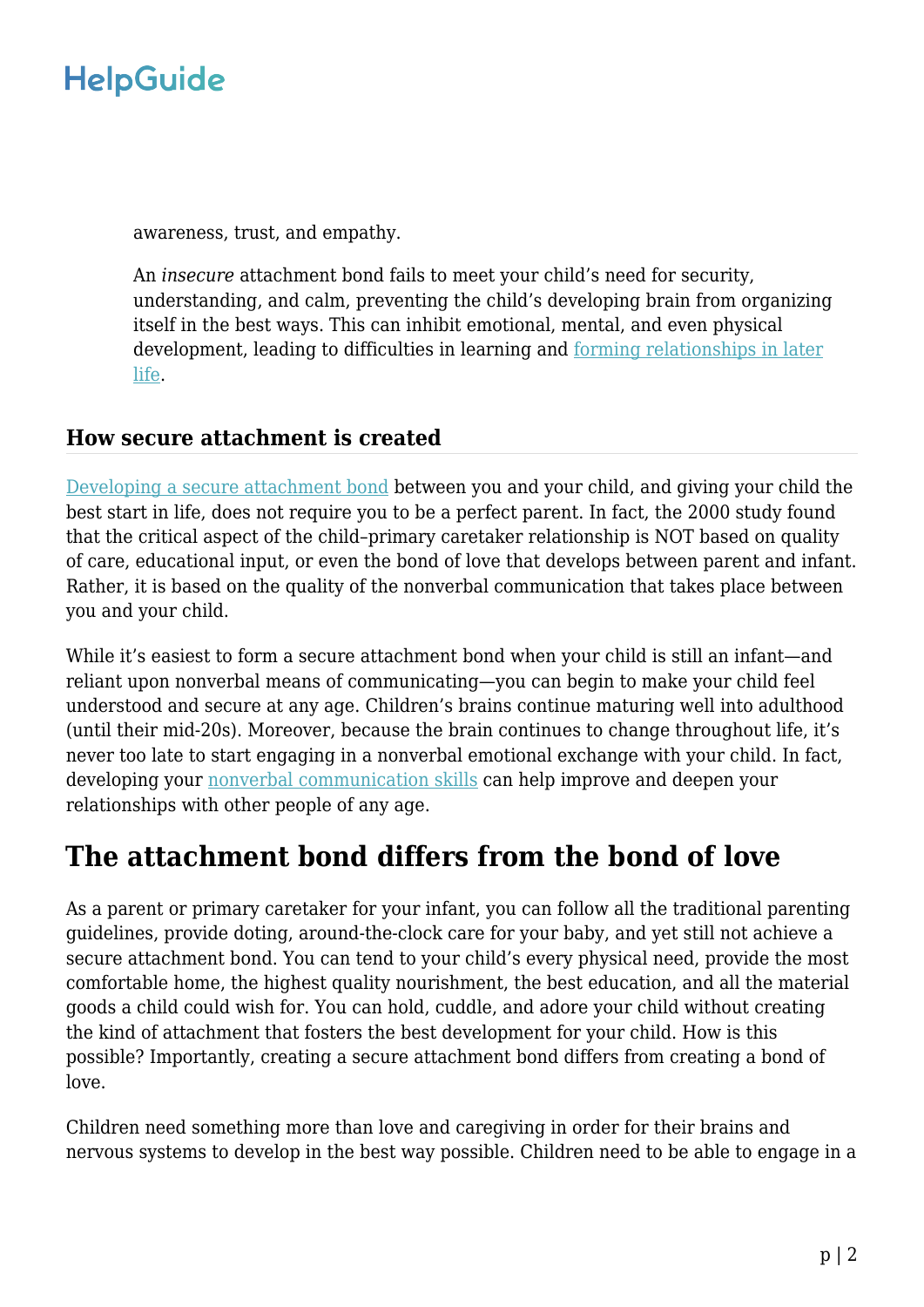nonverbal emotional exchange with their primary caretaker in a way that communicates their needs and makes them feel understood, secure, and balanced. Children who feel emotionally disconnected from their primary caregiver are likely to feel confused, misunderstood, and insecure, no matter how much they're loved.

| Bonding                                                                                                                                                                                                                                                     | Secure Attachment Bond                                                                                                                                                                                                                                                                                     |
|-------------------------------------------------------------------------------------------------------------------------------------------------------------------------------------------------------------------------------------------------------------|------------------------------------------------------------------------------------------------------------------------------------------------------------------------------------------------------------------------------------------------------------------------------------------------------------|
| Refers to your feelings for and sense of<br>connection to your child that begins before<br>birth and usually develops very quickly in the<br>first weeks after the baby is born.                                                                            | Refers to your child's emotional connection<br>with you (their primary caregiver) that<br>begins at birth, develops rapidly in the next<br>two years and continues developing<br>throughout life.                                                                                                          |
| Is task-oriented. You attend to your child's<br>needs, whether it's changing diapers and<br>feeding, or taking to soccer practice and the<br>movies.                                                                                                        | Requires you to focus on what is happening<br>in the moment between you and your child.<br>Your child's nonverbal cues tell you that they<br>feel unhappy, for example, and you respond<br>wordlessly by mirroring your child's<br>expression to show you understand, and then<br>giving your child a hug. |
| You maintain your regular adult pace while<br>attending to your child. For example, you<br>hurry to feed your child dinner so you have<br>time to watch your favorite TV show, or you<br>cut short playing a game with your child to<br>answer a text.      | You follow your child's slower pace and take<br>the time to decipher and respond to your<br>child's nonverbal cues that communicate, for<br>example, "I'm in no hurry, I'm having fun<br>just hanging out with you."                                                                                       |
| You as the parent initiate interaction with<br>your child. For example, you want to get a<br>cute photo of your baby laughing so you<br>initiate play time, or you make your teen his<br>favorite meal so he'll tell you how things are<br>going at school. | Your child initiates and ends the interaction<br>between you. You pick up on your baby's<br>nonverbal cues that they need to rest, so you<br>postpone taking a cute photo. Or you pick up<br>on your teen's cues that now is not a good<br>time to talk and postpone your questions to<br>another time.    |
| You focus on future goals by, for example,<br>trying to do everything you can to have the<br>smartest, healthiest child.                                                                                                                                    | You focus solely on the moment-to-moment<br>experience, just enjoying connecting with<br>your child. You listen, talk, or play with your<br>child, giving your full, focused attention in<br>ways that feel comfortable to them, without<br>distractions, so you can just live "in the                     |

moment."

The Difference Between Bonding and a Secure Attachment Bond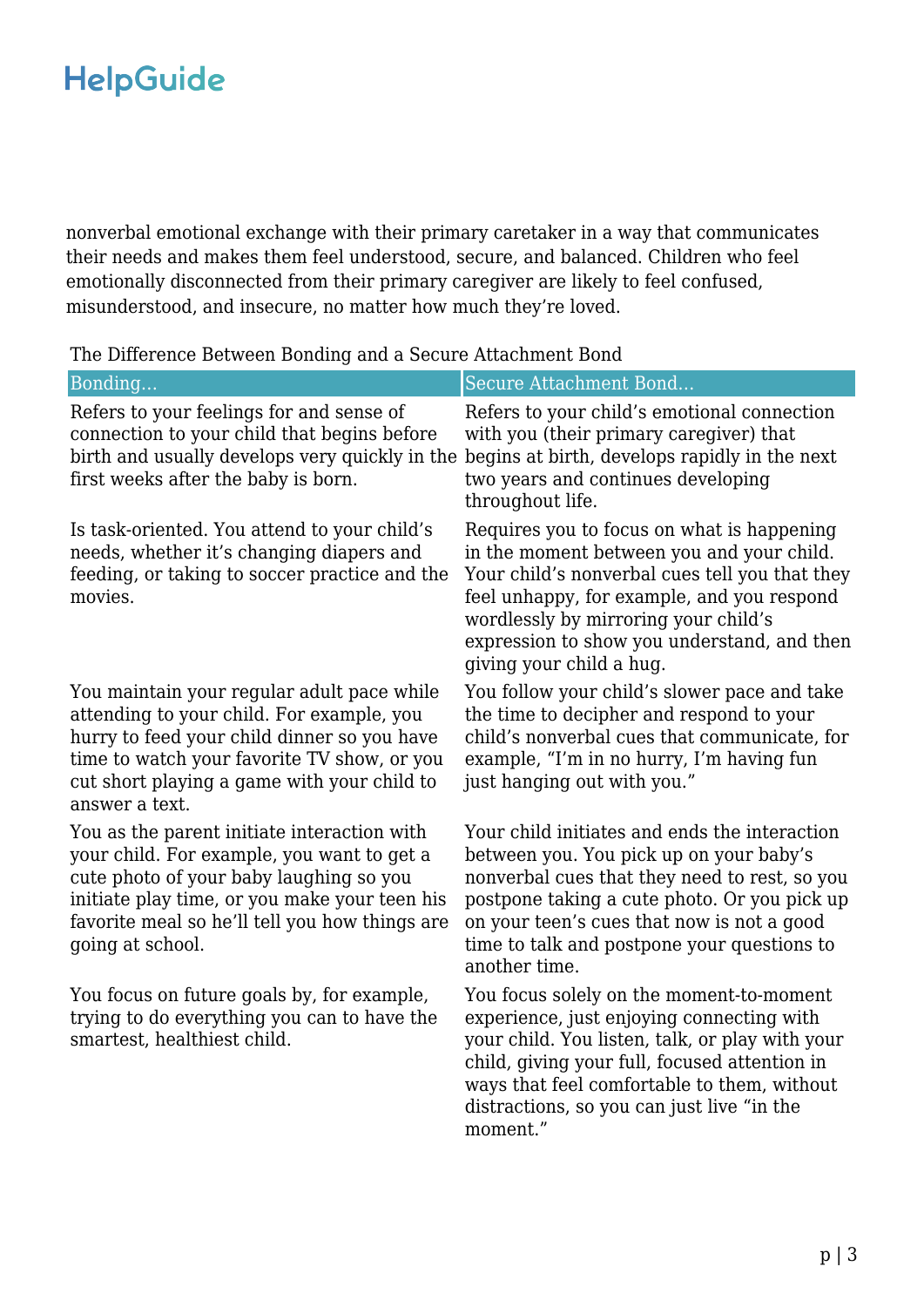### **Why there is so much confusion about bonding and the secure attachment bond?**

The words *bond* or *bonding* are commonly used to describe both caretaking and the emotional exchange that forms the attachment process, even though they are very different ways of connecting with your child.

One is a connection based on the care a parent provides for their infant child, while the other is based on the quality of nonverbal emotional communication that occurs between parent and child.

Both types of parent-child interaction can occur simultaneously. While feeding, bathing, or otherwise caring for your child, you can also build the emotional connection by recognizing and responding to your child's nonverbal cues.

Before experts understood the radical changes going on in the infant brain during the first months and years of life, both the caretaking process and the attachment process looked very similar. Now, though, they are able to recognize and painstakingly record an infant's nonverbal responses to highlight the process of attachment in infants.

## **Developmental milestones related to secure attachment**

By understanding the developmental milestones related to secure attachment, you can spot [symptoms of insecure attachment](https://www.helpguide.org/articles/parenting-family/attachment-issues-and-reactive-attachment-disorders.htm) and take steps to immediately repair them. If your child misses repeated milestones, it's crucial to consult with your pediatrician or child development specialist.

#### **Between birth and 3 months, does your baby…**

Follow and react to bright colors, movement, and objects?

Turn toward sounds?

Show interest in watching people's faces?

Smile back when you smile?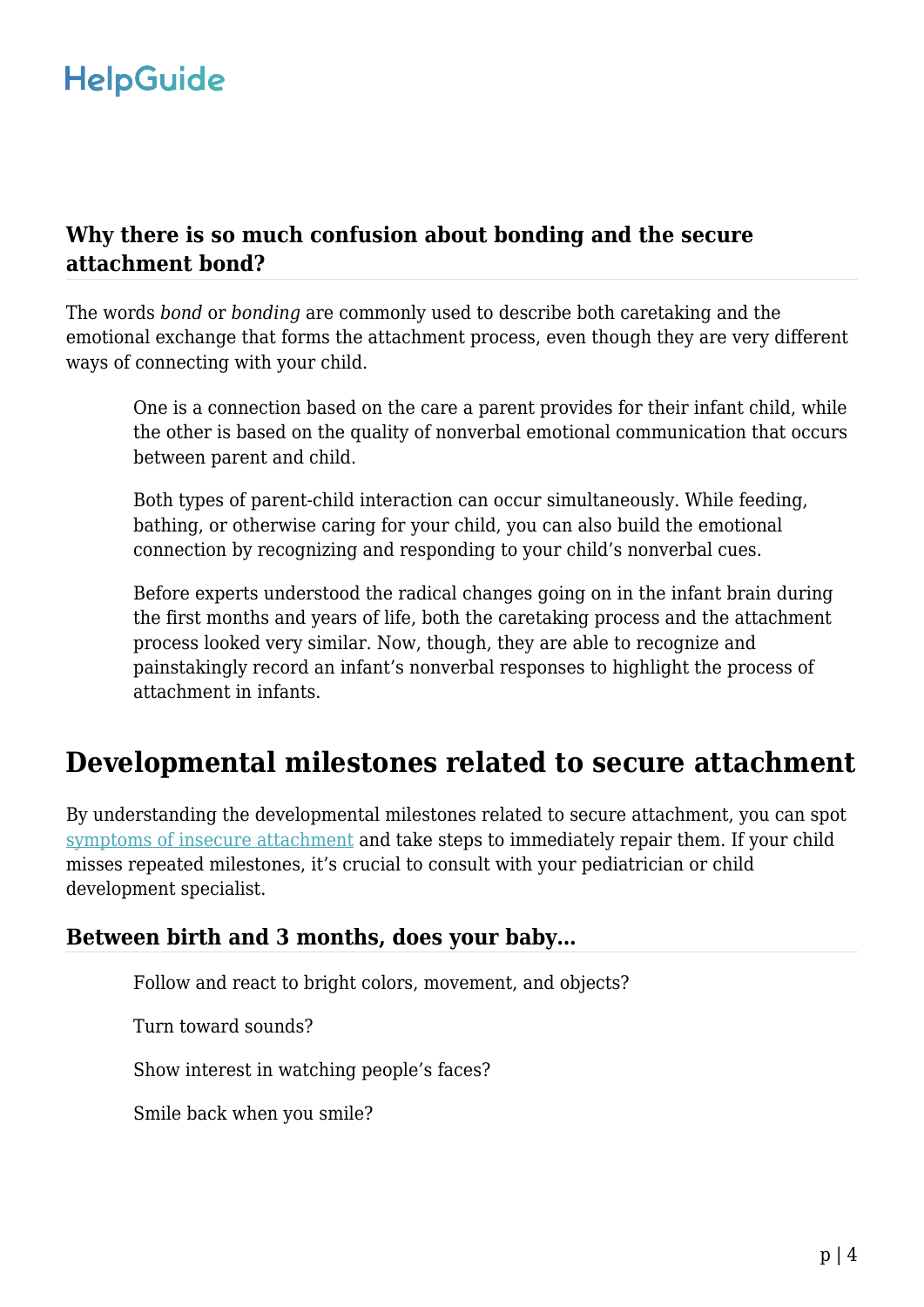#### **Between 3 and 6 months, does your baby…**

Show joy when interacting with you?

Make sounds, like cooing, babbling or crying, if happy or unhappy?

Smile a lot during playtime?

#### **Between 4 and 10 months, does your baby…**

Use facial expressions and sounds when interacting, like smiling, giggling, or babbling?

Have playful exchanges with you?

Alternate back and forth with gestures (giving and taking), sounds, and smiles?

### **Between 10-18 months, does your baby…**

Play games with you, like peek-a-boo or patty cake?

Use sounds like ma, ba, na, da, and ga?

Use different gestures (sometimes one after another) to show needs like giving, pointing, or waving?

Recognize his or her name when called?

### **Between 18 and 20 months, does your baby…**

Know and understand at least 10 words?

Use at least four consonants in words or babbling, like b, d, m, n, p, t?

Use words, gestures and signals to communicate needs, like pointing at something, leading you to something?

Enjoy simple pretend play, like hugging or feeding a doll or stuffed animal?

Demonstrate familiarity with people or body parts by pointing or looking at them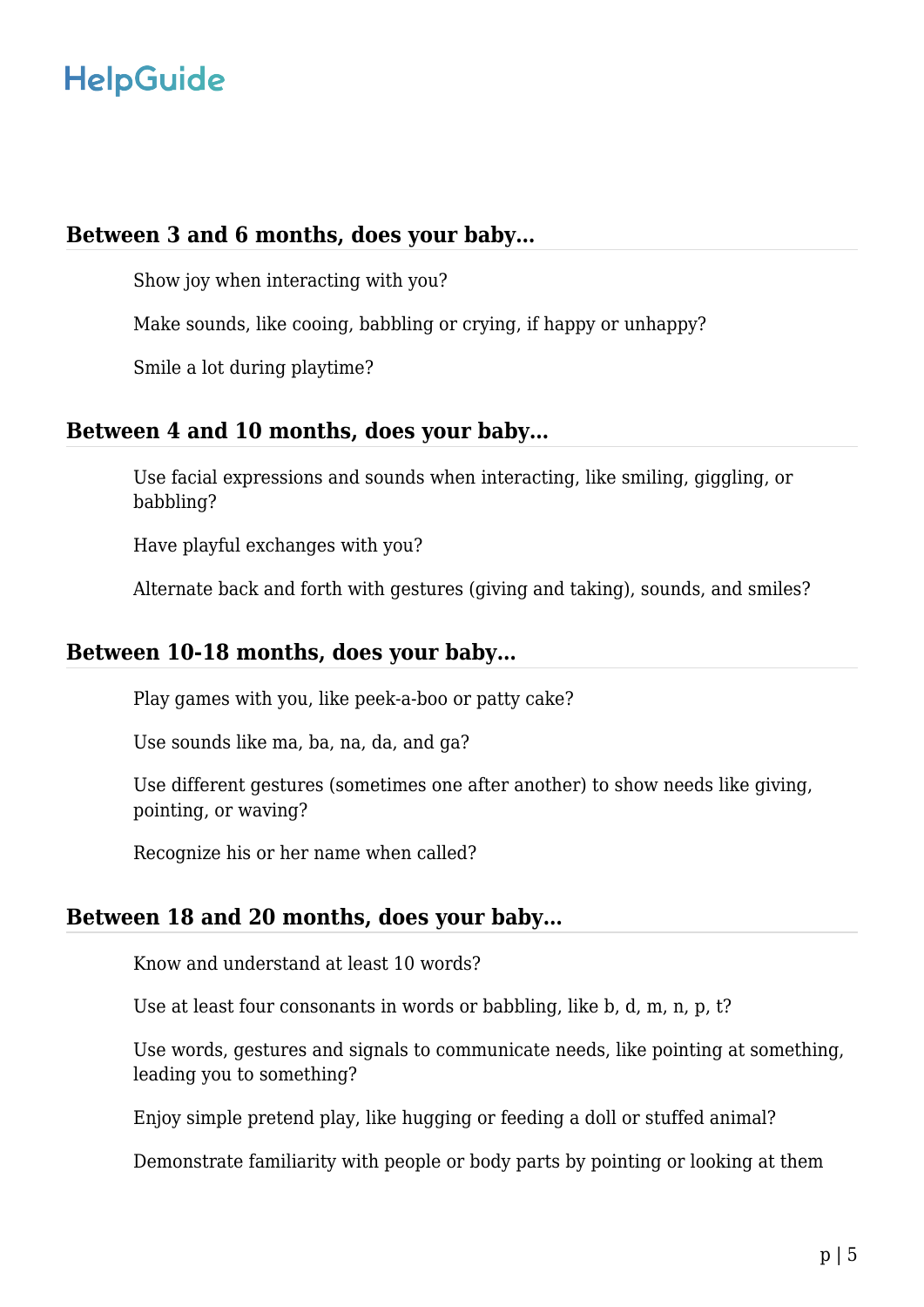when named?

#### **At 24 Months, does your baby…**

Know and understand at least 50 words?

Use two or more words together to say something, like "want milk," or "more crackers?"

Show more complex pretend play, like feeding the stuffed animal and then putting the animal in the stroller?

Show interest in playing with other children by giving objects or toys to others?

Respond to questions about familiar people or objects not present by looking for them?

#### **At 36 Months, does your baby…**

Put thoughts and actions together, like "sleepy, want blanket," or "hungry for yogurt and going to the refrigerator?"

Enjoy playing with children and talking with other children?

Talk about feelings, emotions and interests, and show knowledge about time (past and future)?

Answer "who," "what," "when," and "where" questions without too much trouble?

Pretend to play different characters—either by dressing up and acting or with toy figures or dolls?

### **Obstacles to creating a secure attachment bond**

Obstacles to creating a secure attachment may first appear when your child is an infant. You may deeply love your baby, yet be ill-equipped to meet the needs of your infant's immature nervous system. Since infants cannot calm and soothe themselves, they rely on you to do so for them. However, if you're unable to manage your own stress, to quickly regain your calm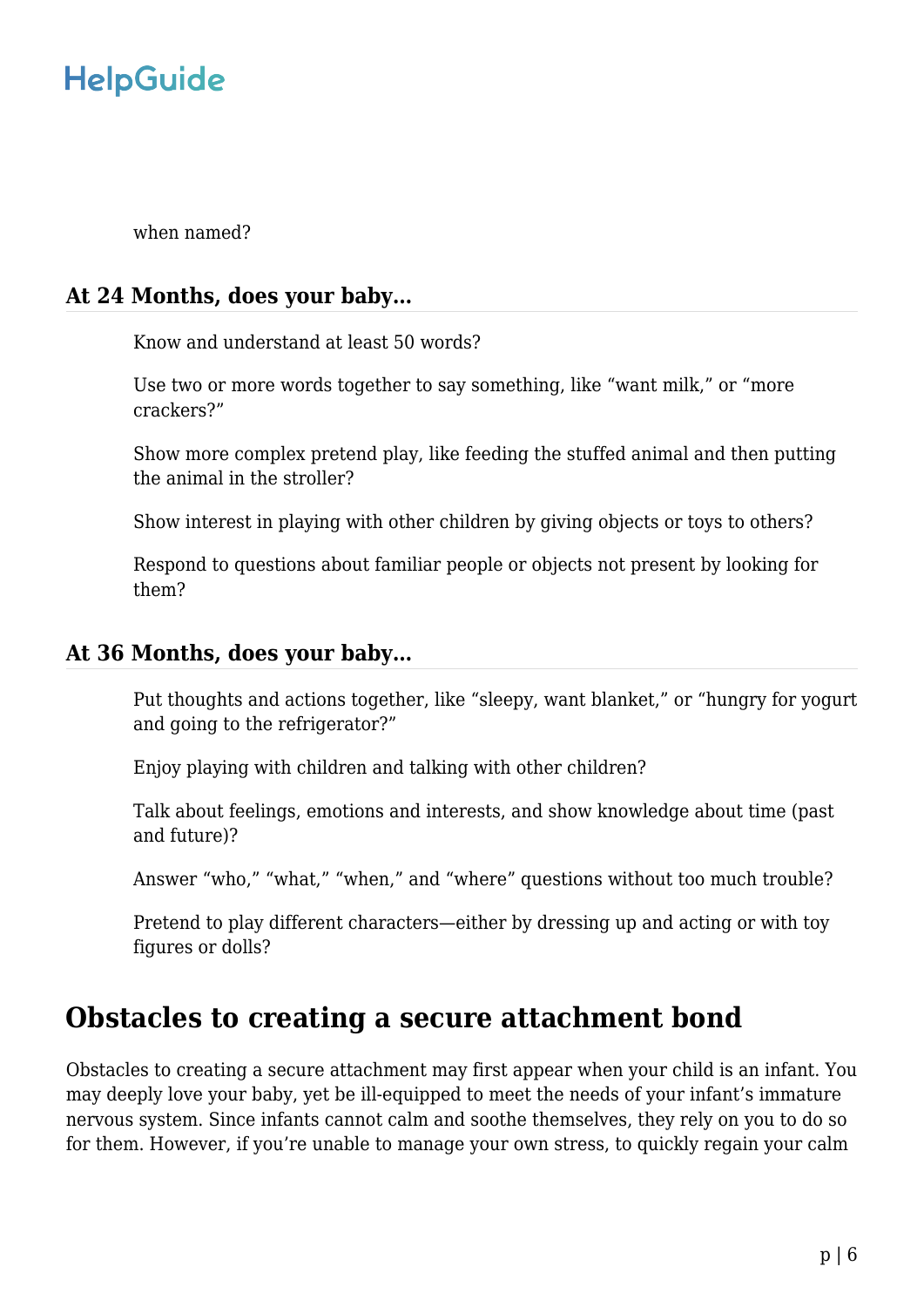and focus in the face of life's daily stressors, you'll be unable to calm and soothe your baby.

Even an older child will look to you, the parent, as a source of safety and connection and, ultimately, secure attachment. If, however, you are frequently depressed, anxious, angry, grieving, pre-occupied, or otherwise unable to be calm and present for your child, their physical, emotional, and/or intellectual development may suffer.

The new field of infant mental health, with its emphasis on brain research and the developmental role of parents, provides a clearer understanding of factors that may compromise the secure attachment bond. If either the primary caretaker or the child has a health problem, nonverbal communication between the two may be affected, which in turn can affect the secure attachment bond.

### **How an infant's well-being can affect the secure attachment bond**

Experience shapes the brain and this is especially true for newborns whose nervous systems are largely undeveloped.

When a baby experiences difficulty in the womb or in the birth process—during a cesarean birth, for example—their nervous system may be compromised.

Adopted babies or those who spend time in hospital neonatal units away from a parent may have early life experiences that leave them feeling stressed, confused, and unsafe.

Infants who never seem to stop crying—whose eyes are always tightly closed, fists clenched, and bodies rigid—may have difficulty experiencing the soothing cues of even a highly attuned caretaker.

Fortunately, as the infant brain is so undeveloped and influenced by experience, a child can overcome any difficulties at birth. It may take a few months, but if the primary caretaker remains calm, focused, understanding, and persistent, a baby will eventually relax enough for the secure attachment process to occur.

### **How an older child's well-being can affect the secure attachment bond**

A child's experience and environment can affect their ability to form a secure attachment bond. Sometimes the circumstances that affect the secure attachment bond are unavoidable, but the child is too young to understand what has happened and why. To a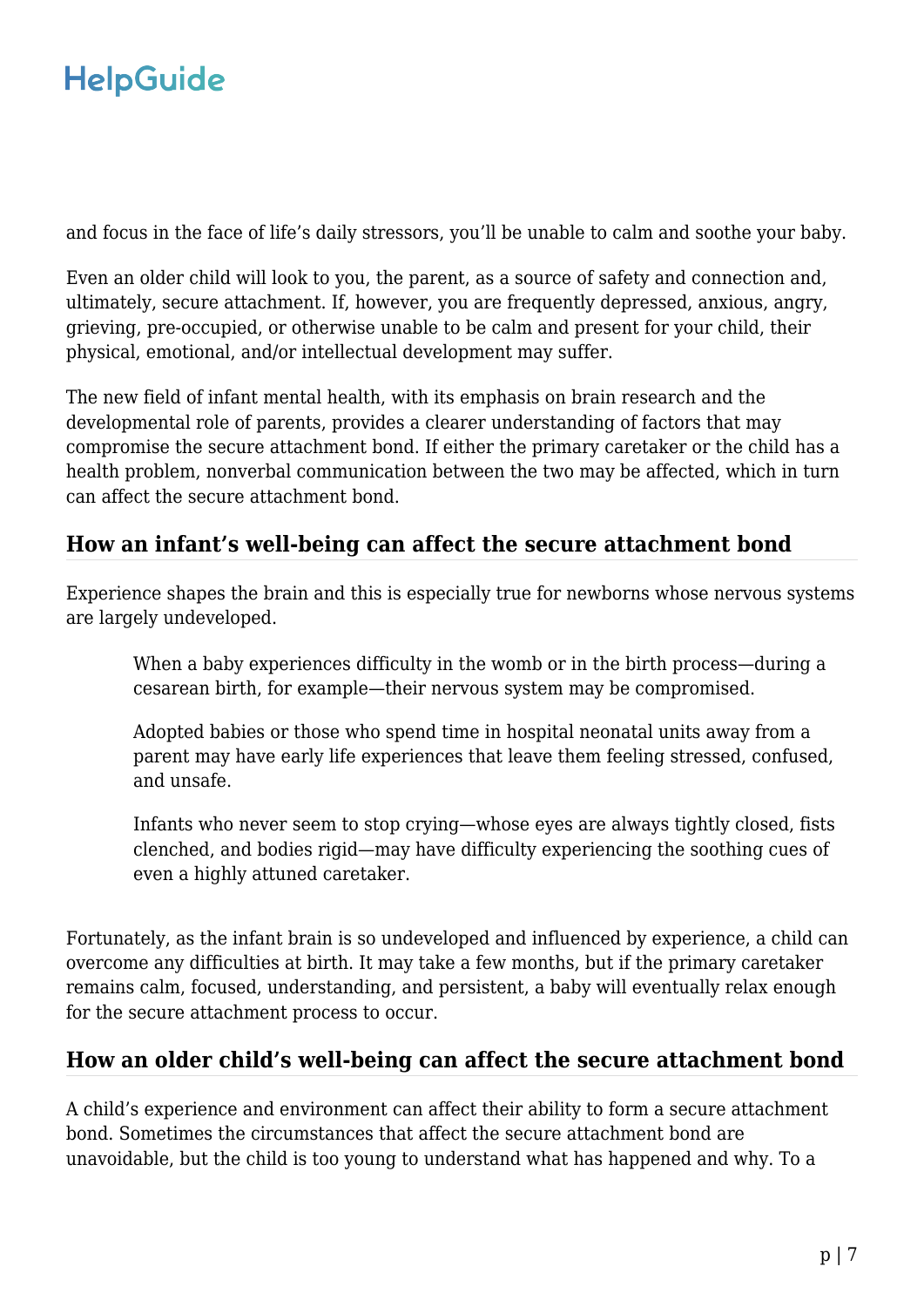child, it just feels like no one cares and they lose trust in others and the world becomes an unsafe place.

A child gets attention only by acting out or displaying other extreme behaviors.

Sometimes the child's needs are met and sometimes they aren't. The child never knows what to expect.

A child is hospitalized or separated from his or her parents.

A child is moved from one caregiver to another (can be the result of adoption, foster care, or the loss of a parent).

A child is mistreated or abused.

### **How a caretaker's well-being can affect the secure attachment bond**

The feelings you experience as a primary caretaker can shape the developmental process occurring in your child's brain. If you are overly stressed, depressed, traumatized, or unavailable for whatever reason, you may not have the awareness or sensitivity to provide the positive emotional mirroring your child needs for secure attachment.

Sometimes even a healthy, caring, and responsible caretaker may have trouble understanding and initiating a secure attachment bond with their child. If, as a child, you didn't experience a secure attachment bond with your own primary caregiver, you may be unaware of what secure attachment looks or feels like. But adults can change for the better, too. Just as you can strengthen yourself with exercise and a healthy diet, you can also learn to manage overwhelming stress and [deal with emotions](https://www.helpguide.org/articles/mental-health/emotional-intelligence-toolkit.htm) that may interfere with your ability to create a secure attachment bond.

### **Distractions of daily life**

[Cell phones,](https://www.helpguide.org/articles/addictions/smartphone-addiction.htm) computers, TV, and countless other distractions of daily life can prevent you from giving your full attention to your child. Responding to an urgent email during meal time, texting a friend during play time, or just zoning out in front of the TV with your child are all ways parents miss out on opportunities to make eye contact with their child and engage in the secure attachment process. Without eye contact and your full attention, you'll miss your child's nonverbal cues.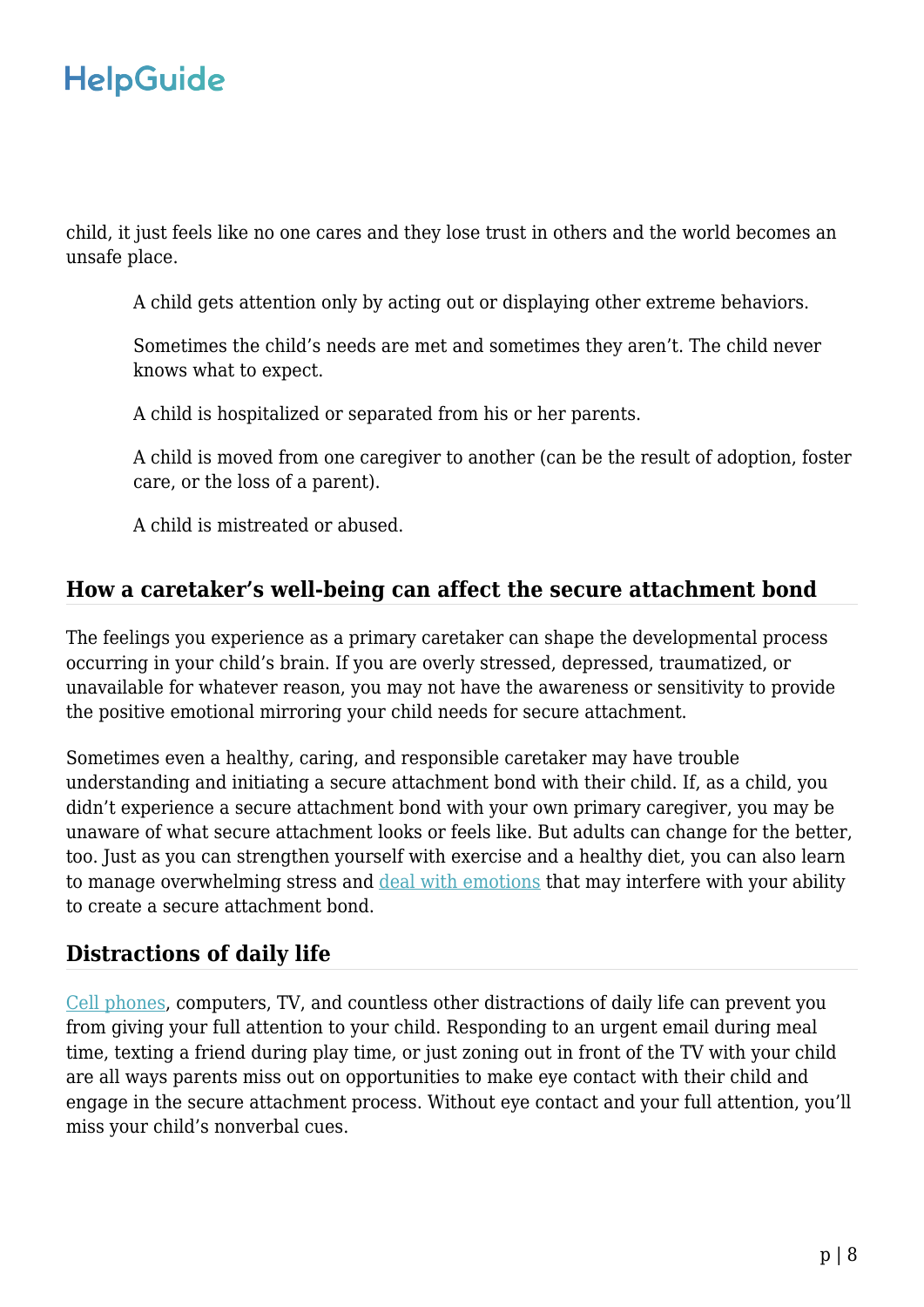### **Repair of the secure attachment bond is always possible**

You don't have to be a perfect parent to build a secure attachment bond with your infant—no one is able to be fully present and attentive to a child 24 hours a day. Because the brain is capable of changing, repair is always possible and may even strengthen the secure attachment bond.

If you notice there's a disconnect between you, when you've missed or misinterpreted your child's cues, and attempt to repair it by continuing to figure out what your child needs, the secure attachment process will stay on track. The effort involved in repair can even deepen trust, increase resiliency, and build a stronger relationship.

## **Nonverbal communication tips for secure attachment**

Nonverbal cues are sensory signals communicated by a certain tone of voice, touch, or facial expression. A child's primary caretaker brings all of these unique qualities together to create a sense of recognition, safety, and comfort for a child. Even when a child is old enough to talk, [nonverbal communication](https://www.helpguide.org/articles/relationships-communication/nonverbal-communication.htm) remains key to building and maintaining a secure attachment.

### **Using Nonverbal Communication to Create a Secure Attachment Bond**

**Eye contact** – You look at your child affectionately and they pick up on the positive emotion conveyed by this nonverbal signal and feel safe, relaxed, and happy. If you're depressed, stressed, or distracted, you may not look directly into your child's eyes at all. Maintaining eye contact also plays an important role in sustaining the flow of conversation between you and your child.

**Facial expression** – Your face is able to express countless emotions without you saying a word. If your expression is calm and attentive when you communicate with your child, they will feel secure. But if your face looks distressed, angry, worried, sad, fearful, or distracted, your child will pick up on these negative emotions and feel stressed, unsafe, and unsure.

**Tone of voice** – Even if your child is too young to understand the words that you use, they can understand the difference between a tone that is harsh, indifferent or preoccupied, and a tone that conveys tenderness, interest, concern, and understanding. When talking to older children, make sure that the tone you use matches what you're saying.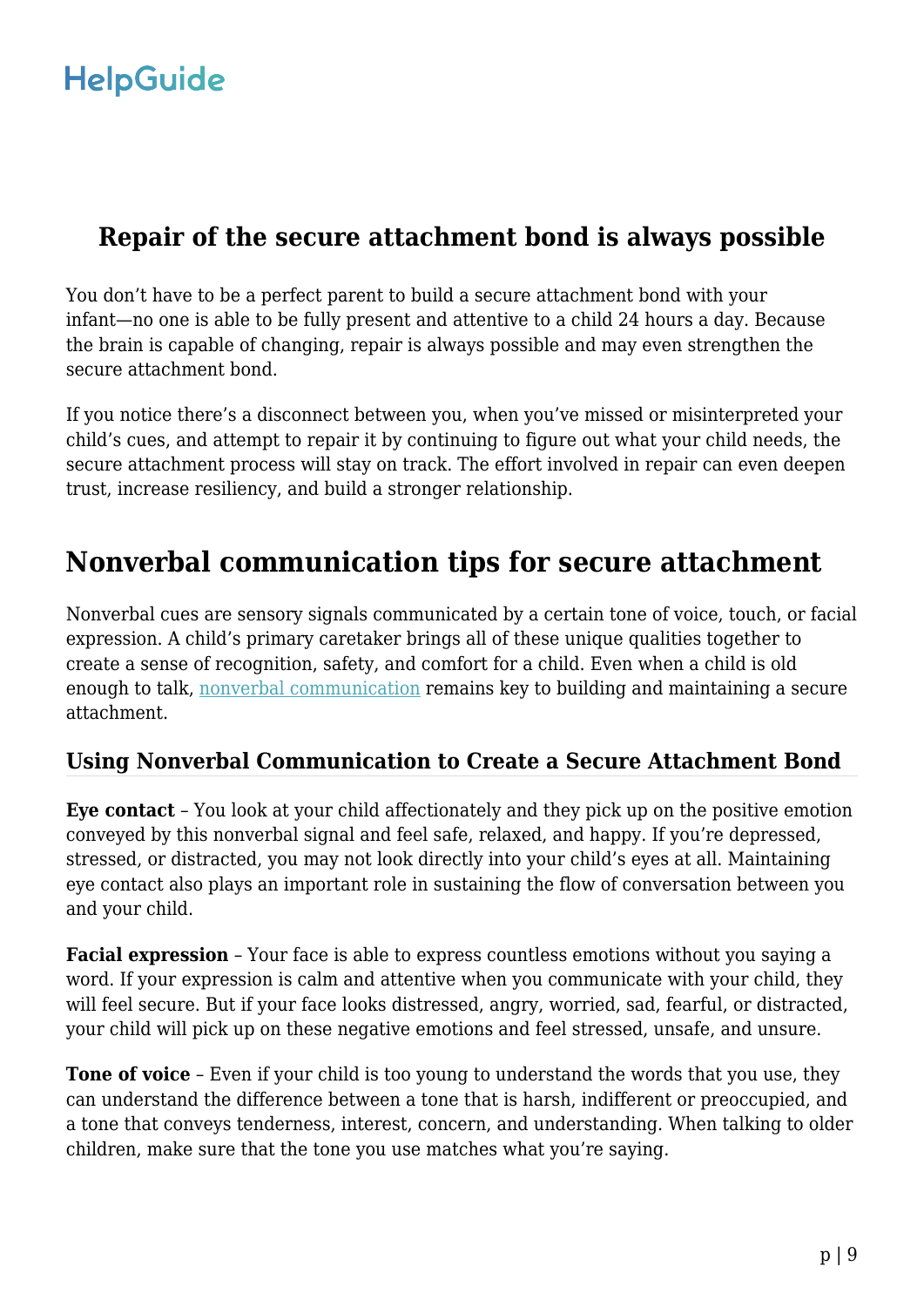**Touch** – The way you touch your child conveys your emotional state—whether you're attentive, calm, tender, relaxed, or disinterested, upset, and unavailable. The way you wash, lift, or carry your baby or the way you give your older child a warm hug, a gentle touch on the arm, or a reassuring pat on the back can convey so much emotion to your child.

**Body language** – The way you sit, move, and carry yourself communicates a wealth of information to your child. Talk to your child with your arms crossed and your head back and they will see you as defensive and uninterested. But sit with a relaxed, open posture, leaning towards your child and they will feel what they're saying matters to you.

**Pacing, timing, and intensity** - The pacing, timing, and intensity of your speech, movements, and facial expressions can reflect your state of mind. If you maintain an adult pace, or are stressed or otherwise inattentive, your nonverbal actions will do little to calm, soothe, or reassure your child. You need to be aware of your child's preferences for pacing and intensity, which are often slower and less forceful than your own.

## **Creating a secure attachment bond**

As there are many reasons why a loving, conscientious parent may not be successful at creating a secure attachment bond, HelpGuide has created two unique resources to help the process:

### **1. Understand what the attachment bond looks like**

Informed by leaders in the new field of infant mental health, this HelpGuide video demonstrates what a secure attachment bond looks like from the perspective of the infant as well as the parent.

Additionally, the video explains why a loving parent may not be able to create a secure attachment bond or why an infant may not be able to participate in the two-way emotional exchange that creates this bond.

### **2. Learn how to build a strong attachment relationship**

[Secure attachment](https://www.helpguide.org/articles/parenting-family/building-a-secure-attachment-bond-with-your-baby.htm) is an ongoing partnership between you and your baby, but it doesn't mean you have to be the perfect parent. Building a Secure Attachment Bond with Your Baby can help you understand your baby's cries, interpret their signals, and respond to your baby's needs for food, rest, love, and comfort.